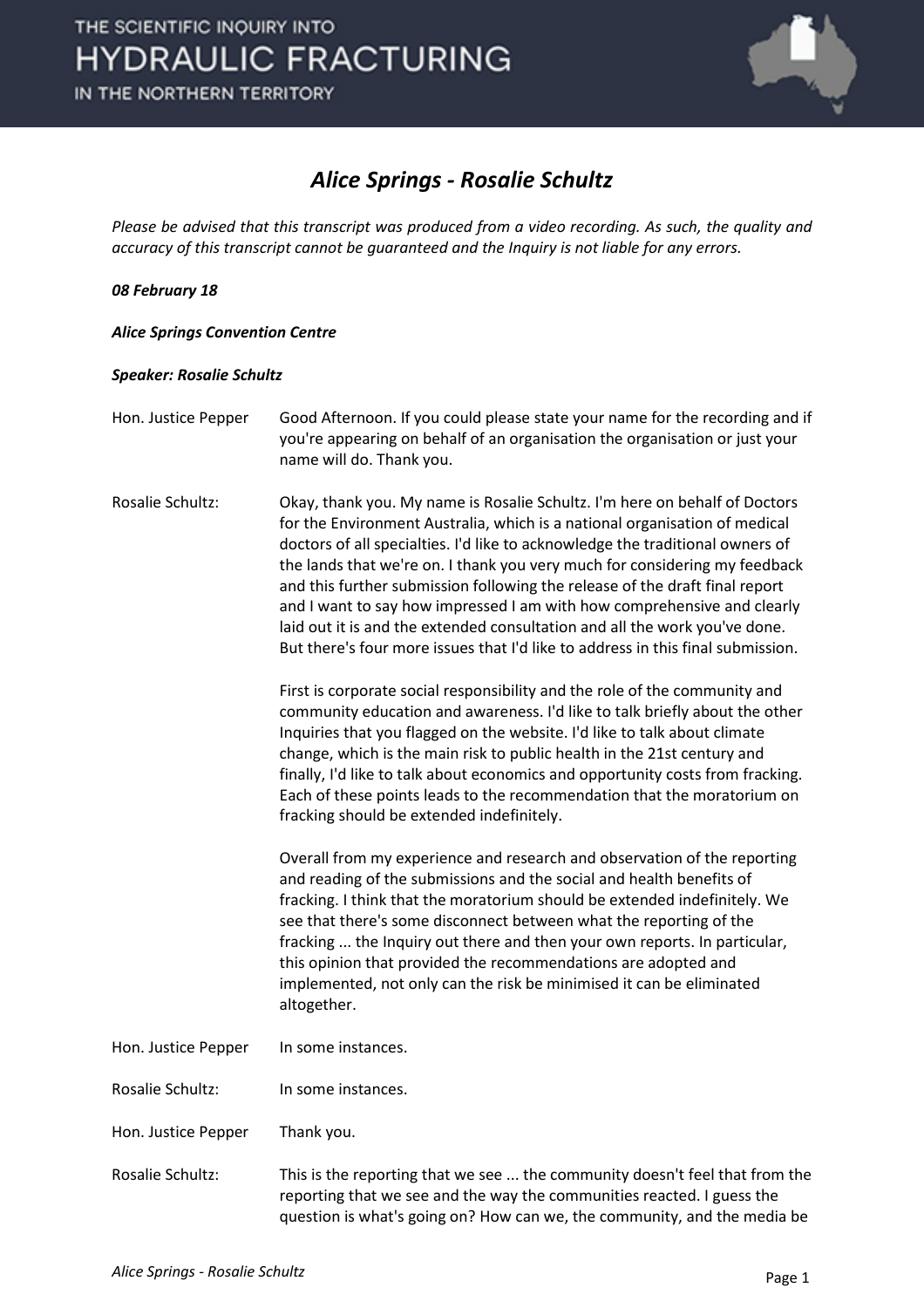so wrong when this is what you're reporting? I wonder whether the panel believes the community is ignorant or risk-averse, or we're emotional or whether we're just wrong?

| Just looking at the terms of reference of the inquiring, to assist the scientific |
|-----------------------------------------------------------------------------------|
| evidence to determine the nature and extent of the risks particularly to the      |
| environment. Then in the environment, it includes, in fact, the well-being of     |
| humans and the amenity values of the area. I think that that environment in       |
| some way includes the social licence. I think that question of social licence     |
| requires more attention to explain the difference between the community,          |
| which living here there is no social licence and yet the apparent                 |
| recommendation that fracking can be made safe. I think that the scientific        |
| evidence that seems to be in the report has focused on quantitative               |
| evidence and there is a lot of qualitative evidence that is in and around the     |
| community that seems to have been overlooked.                                     |

Just got to go back to this ... Well, maybe it's not in this version ... This picture of us ... the big rally that we had. Oh, there were are. In the media there was this question of, have you looked at the portion of submissions for and against fracking and the response was, "No." But we did our own survey and you can see the result there that 89% of the people wanted no fracking.

Then going on to my second point, which is about the other inquiries, that very helpfully, the website drew our attention to with a single click. The Victorian and South Australia inquiries that both led to indefinite moratoriums, or bans, on fracking.

- Hon. Justice Pepper South Australia, that's not right.
- Rosalie Schultz: And the South Australia Inquiry in particular talking about there was no social licence and so fracking should not go ahead.
- Hon. Justice Pepper That's an Inquiry in the Southeast [crosstalk] Australia.
- Rosalie Schultz: That's correct.
- Hon. Justice Pepper They still very much frack in South Australia.

Rosalie Schultz: Yes, yes. But what's interesting is both Victoria and South Australia are now really doing so well with renewable energy. Victoria's building the biggest wind farm in the world and a stockyard and South Australia has just installed the biggest battery in the world and I'm making the connection but maybe this sense that the community doesn't want fracking. What does the community want? The community wants renewable energy and by reducing the investment in fracking we can move on to renewable energy, which is really the future of the energy and the economy.

> Meanwhile, WA and Northern Territory have inquiries in 2015 and we're having inquiries now because both of these inquiries concluded that fracking could be appropriately regulated and the people didn't like that. The people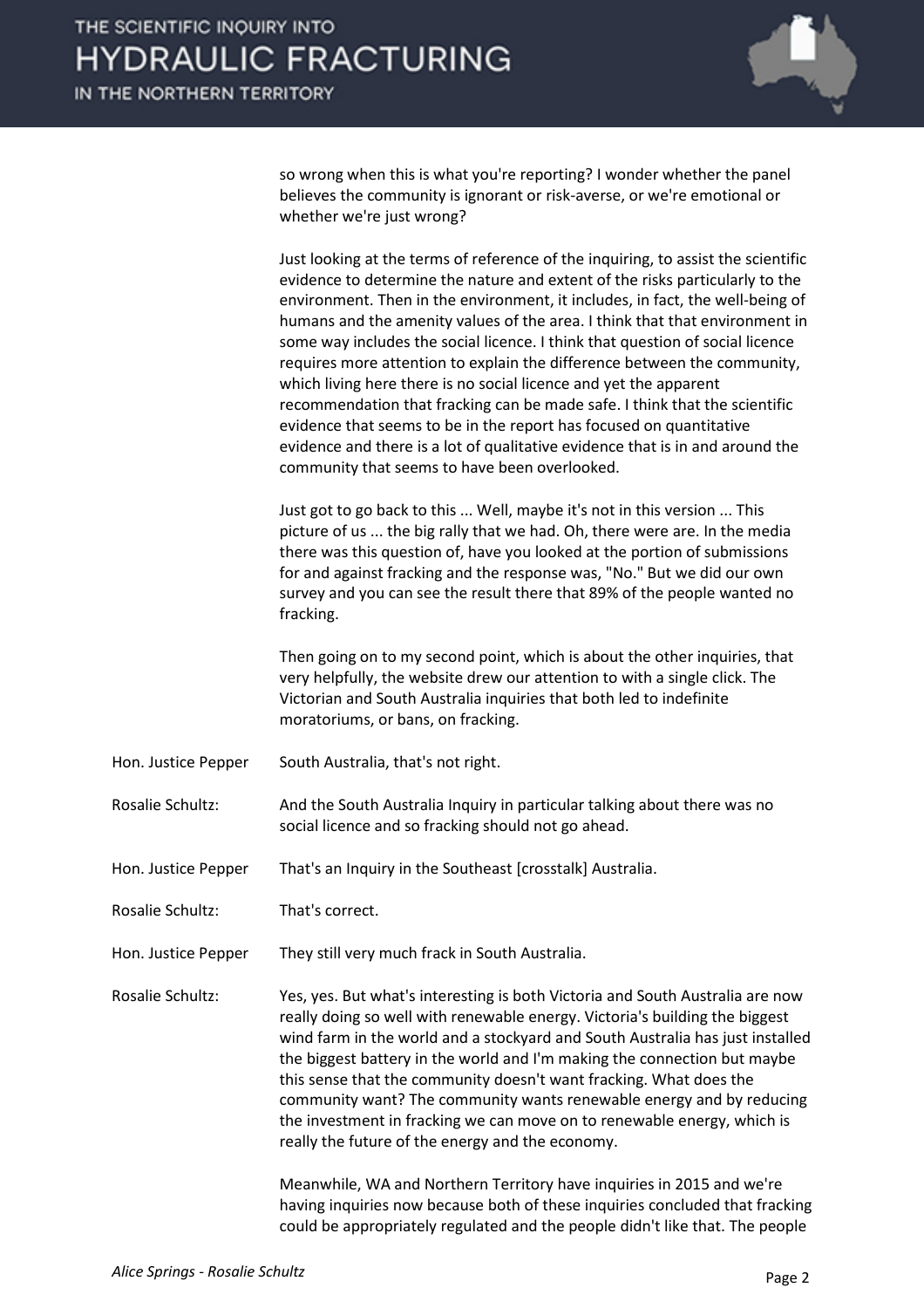don't think it can be appropriately regulated and so both WA and Northern Territory are now having more inquiries and so both states have ... both WA, they've put a moratorium and they're doing an Inquiry and exactly the same here. So I think the point I'm making is that an Inquiry that leads to an indefinite moratorium, or a ban, goes somewhere; you go to renewable energy. An Inquiry that includes that it can be regulated goes to unhappiness and another Inquiry.

My third point is about climate change, which is recognised as the most serious threat to public health of the 21st century. This is from The Lancet, which has launched a commission on climate change. Their most recent report talks about 25 years of not really doing anything but at least there's some action now. I guess talking about the northern territory we're seeing higher temperatures, we're seeing in Darwin the effects of storm surges and sea level rise and the erosion of the waterways. You just need to stay in a hotel up there and you can see how that coast line's being eroded. We're seeing inland flooding and inundation, you can actually look at the newspaper any day of the week and see extreme weather events; the early impacts of climate change.

Climate change is discussed in quite a lot of detail in the section of the draft report on greenhouse gas emissions but it's not discussed under cumulative impacts, it's not discussed under public health, it's not discussed under land and water. For example, recommendation 8.4 talks about fire regimes and how the fire management plan should address the impact of onshore shale gas on fire regimes but doesn't actually talk about fire regimes are going to be changing with climate change. Climate change has got to impact all aspects of our lives and the environment, and so it needs to be mentioned in all sections of the report not just in the section on greenhouse gases.

When you do talk about climate change it talks about how we can actually ... actually gas is good for climate change because it reduces ... it means there's less coal to be burnt. I have found this recent article from the journal Nature, a very leading journal globally, which talks about how in fact despite the massive increase, in gas production it's not having the impact it expected on climate change.

And I've got my slides out of order slightly. I've just read a section there, which I was going to read.

Hon. Justice Pepper It's alright.

Rosalie Schultz: This is from a series of articles, which talk about the most important energy development in the last decade had been the wide deployment of fracking technologies that enabled the production of previously uneconomic shale gas resources in North America. Some researchers have observed abundant natural gas substituting from coal could reduce CO2 emissions. However, assessment of the full impact of abundant gas on climate change requires an integrated approach to the global energy economy climate systems but the literature to date has been limited in either its scope or its coverage of greenhouse gas emissions. Here we show that market-driven increases in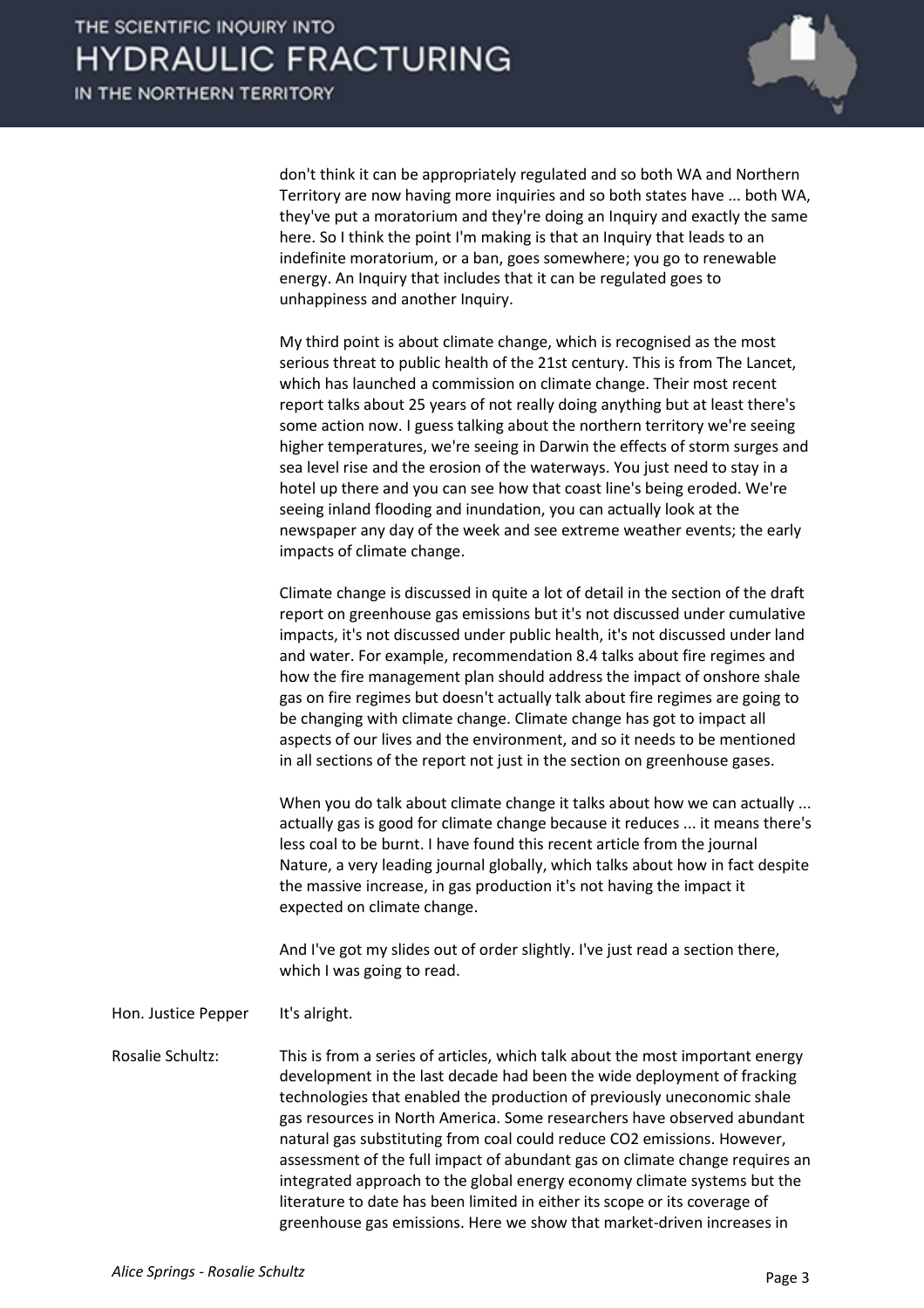

global supplies of unconventional natural gas do not discernibly reduce the trajectory of greenhouse gas emissions on climate forcing.

This slide talks about our results based on simulations from state-of-the-art integrated assessment models of energy economy climate systems independently forced but an abundant gas scenario, project large natural gas consumptions but the impact on carbon dioxide emissions is found to be small from -2 to 11%. The majority of models report an increase in climate forcing. This contradicts the Finkel report that you've quoted in the draft final report. What Finkel says is that access to gas is in the interest of all Australians because of its raw and supporting the deployment of renewable technologies. And you say, over the longer term Australia transitions to lower emissions generation natural gas may be replaced by zero emissions fuel such as hydrogen and biogas. I would argue that in fact, the boom in unconventional gas is holding back the transition to renewable energies and all the investment is going to gas and hydraulic fracking sidestepping where we need to be, which is into renewable energies because of the urgency of reducing greenhouse gas emissions because of climate change.

This side I've highlighted where you said greenhouse gas emissions from any new shale gas in the NT must report negligible impact on climate warming and here you even define a negligible impact, which is a very low proportion at 0.05%, which is equal to 5 in 10,000 of global emissions is from us, which is really a gross injustice when 200,000 people in the Northern Territory, assuming we all benefit, are going to be producing .5% of global emissions from fracking that's about 17 times our share in a global population of 7 billion people.

Hon. Justice Pepper You said .5, I think you mean .05.

Rosalie Schultz: Point zero five, five in 10,000 whereas we're .0029% of the 7 billion people in the world. So there's a bit of an injustice that 200,000 people in the territory-

Hon. Justice Pepper: I understand the point. It was just you misquoted the figure.

Rosalie Schultz: Okay .05, five in 10,000 versus-

Hon. Justice Pepper: You said 0.5 as opposed to 0.05.

Rosalie Schultz: Yep. I'm nervous. Okay, this is another paper addressing the same issue. A more recent paper from the journal Nature, which talks about we actually need to not explore it; fossil fuels. They're actually talking about known resources of fossil fuels. Three-quarters of which need to remain in the ground. We're talking about unknown fossil fuels that we've still got to explore. There's a quote there I've put in yellow, "Our results show that policy makers instincts to explore it rapidly and completely their territorial fossil fuels are in aggregate inconsistent with their commitments to the twodegree temperature limit." Implementation of this policy commitment would also render unnecessary continued substantial expenditure on fossil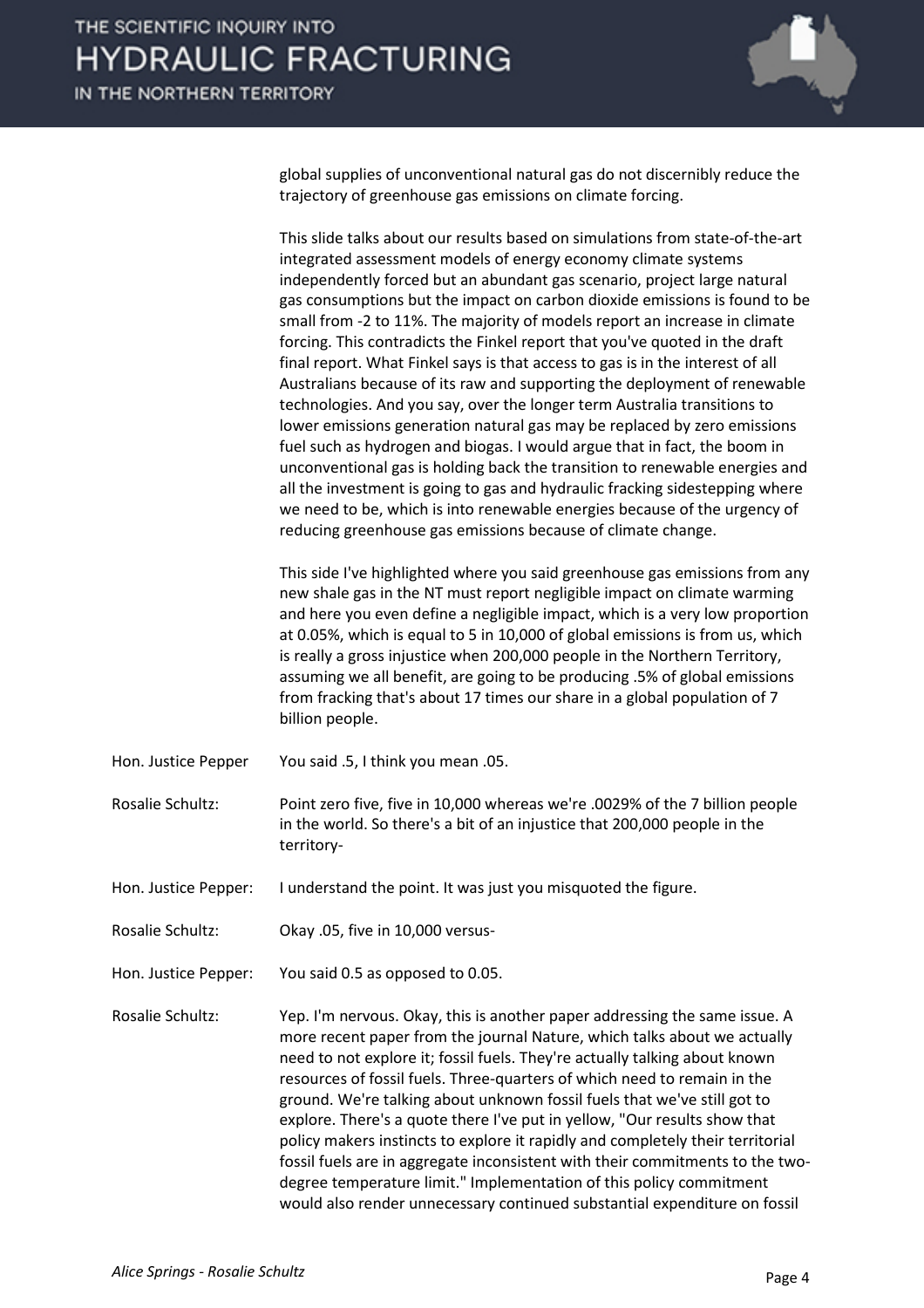

fuel exploration because any new discoveries could not lead to increase aggregate production.

This graph on the right shows the costs of the various fuels that are explored and the column on the far right is shale gas which is the most expensive of the possible options for burning fossil fuels that are available already explored and in reserves. Let alone our own resources that haven't been explored under a new technology. So the entire project of inquiring into development of policy into fracking is both unnecessary and a detraction and opportunity costs for energy and economic progress. We need to stop burning fossil fuels. It's fundamentally in contradiction to our obligations to the Paris Commitment to keep average global temperature increase below two degrees.

This links back to the Inquiry is in other states where bans on fracking have led to a recognition of the injustice of investment in fracking. It's not what the community wants and the community's concerned about the climate.

I'll just move on briefly, and I'm a little bit out of my depth talking about economic analysis but I did notice they use these scenarios of calm breeze, wind, and gale for the levels of unconventional gas and I thought that was rather ironic as if we are looking at wind energy. We're in fact looking at gas and maybe better terms would have been whiff, smell, stench, and asphyxia. They're distracting us. This is about gas, it's not about wind.

The other issue is the jobs whereas the renewable energies are a fantastic source of jobs this is from a paper from Green Energy, which talks about employment in renewable energy and you can see the fantastic employment opportunities from renewable energy. There's Victoria, which is just stepping out because of this great new wind farm that they're building. We also see the declining price of particularly solar but also wind energy, and I just note how even during the period this Inquiry's been in place the price of solar has plummeted making renewable energies such an opportunity and here we are talking about gas. Its renewable energy where we need to be looking for as safe clean future.

Just on the public health aspect, I'll just quote from my college Geralyn McCarron in Queensland where she says in very strong language, "I cannot express enough my disappointment regarding the current recommendations about baseline studies." Fifteen point one says without an adequate pre disturbance baseline the magnitude of any post-development change cannot be effectively predicted. We're talking about pre-development and post-development but in fact that's after exploration and so really the predevelopment baseline should be prior to exploration not prior to production and she points out that it's not even production it's actually ... the production licence has already been granted before we need to do this baseline and ultimately a baseline should be before there's any disturbance. There's no recommendations for any of the air toxins such as BTEX, nitrous oxides, VOCs, and formaldehyde so these baselines on methane. Fantastic, that'll get us over those issues with gas being bubbled through the condom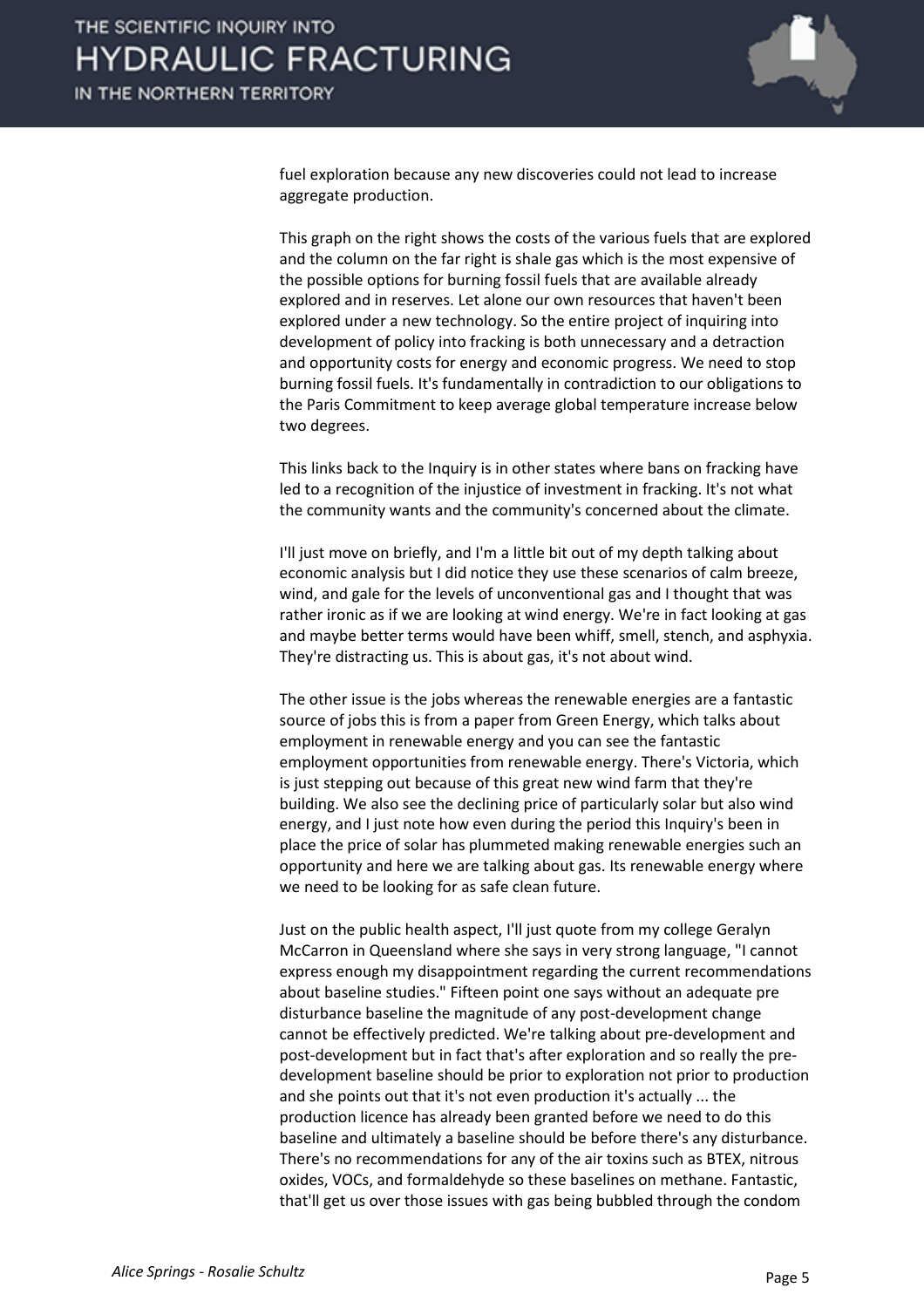

on river. At least if we do a baseline we'll know how much gas is there but not these other compounds.

I'm also concerned about the one year period given the extreme variability in climate and other factors in the territory from year to year. We know that rainfall, in particularly the arid region, is hugely variable from year to year and to be doing a baseline survey for 12 months kind of misses the point when we should be looking over a decade and even a decade doesn't quite account for the extreme rainfall and other environmental variability from year to year.

The other public health issues is the baseline data on frequency and duration of symptoms associated with irritant substances such as sore eyes, respiratory irritation, and asthma. But this too should be done before exploration not just before production. It's a bit worrying the recommendations seem to be that's after exploration when already we might be having an elevation in baseline effects. I'm also concerned about what the community feels when there is this increasing concern about surveillance of us and of our health conditions and what would happen if the fact the I've got asthma got released to insurance companies if there's going to be some kind of enforced health surveillance before fracking, whether the public might actually not want to engage with that. So, that's putting that tension, which doesn't need to be there. We just don't need fracking.

In summary, I've presented further cases that fracking should have an indefinite moratorium, the community concern, the issues about climate change and our obligations to keep even known reserves in the ground let alone exploring for new reserves of a new type of gas, the economic analysis and the lost opportunities for investment in fracking, and public health issues with the proper baseline needed of methane and other chemicals and the baseline evaluation the community before anything goes ahead not just before production. On behalf of DEA we just want to recommend that the moratorium be extended indefinitely for the multitude of risks. Thank you.

- Hon. Justice Pepper Thank you very much Dr. Schultz. Your slides and your document will be provided to the Inquiry as a submission.
- Rosalie Schultz: I've also got these ones about…

Hon. Justice Pepper Absolutely. Please what we'll do just attach those to the slides and the paper and together as a package it'll be a submission if you are content with that process.

Rosalie Schultz: Yep. Thank you.

Hon. Justice Pepper Thank you. Alright. Any questions? Yes, Dr. Jones.

Dr. David Jones: Dr. Schultz, I noticed your comments about when the health baseline studies should be done and you suggested preferably prior to exploration. To what extent do you think this current situation is causing stress in the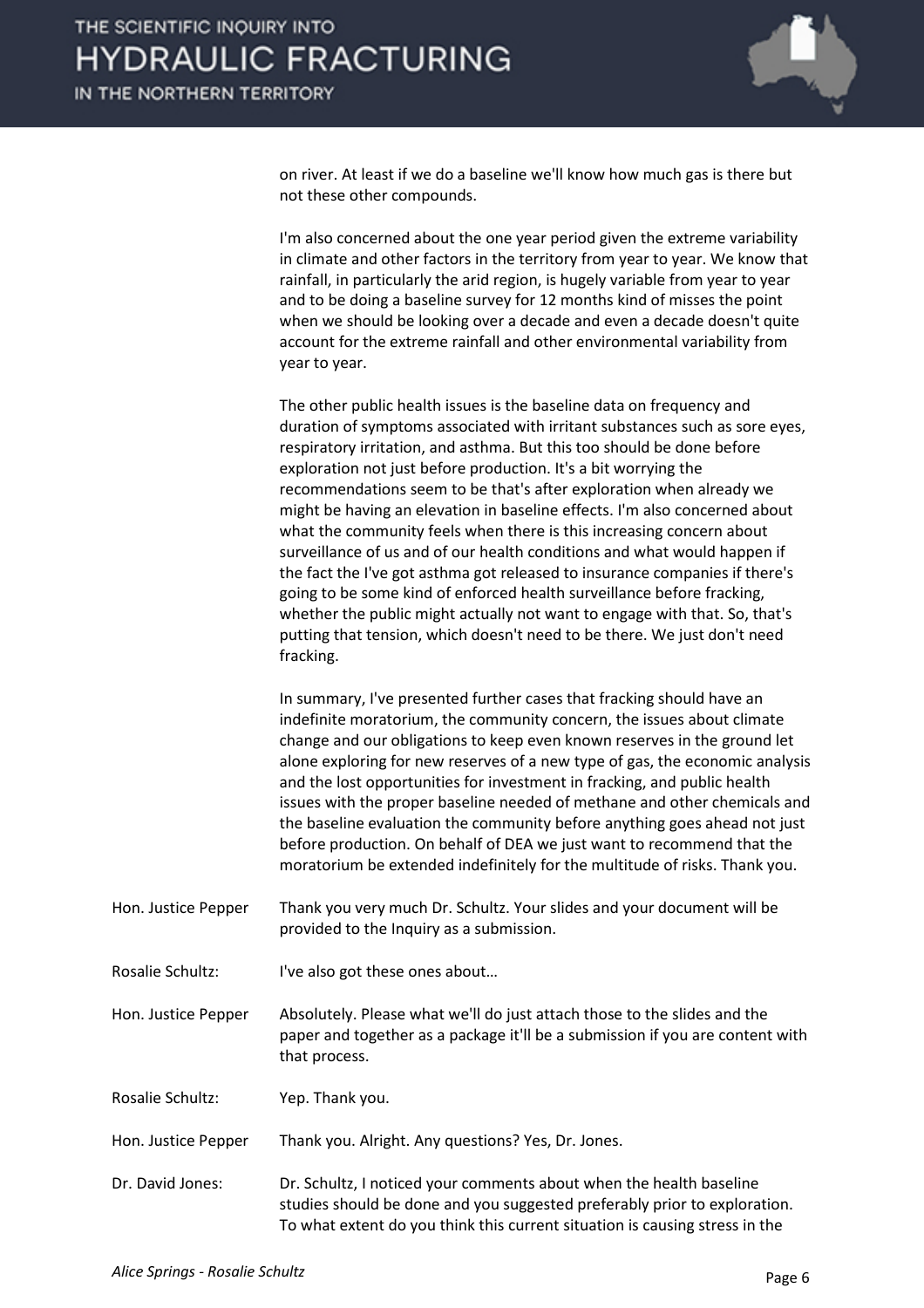## THE SCIENTIFIC INQUIRY INTO **HYDRAULIC FRACTURING**

IN THE NORTHERN TERRITORY



community and in itself is a health-promoting risk? All this is being talked about and it might in itself already be causing an adventitious condition.

- Rosalie Schultz: Absolutely. Yes. I really recognise the dilemma we want to talk about these things and come to a sense of scientific agreement that ... what we should be doing ... And yet that does itself cause anxiety and stress.
- Dr. David Jones: It's a bit like the Heisenberg uncertainty principle. Isn't it? The closer you try to get to your objective the [crosstalk].
- Rosalie Schultz: There's no comparable population. You can't compare people who are going to be involved and aren't going to be involved when we don't really know what we're doing. So I acknowledge that's a difficulty.
- Hon. Justice Pepper Any further questions? Yes, Professor Hart.
- Prof. Barry Hart: I can reassure you the Water Chapter does have a section on climate change.
- Rosalie Schultz: Thank you.
- Hon. Justice Pepper Yes, Dr. Anderson.

Dr. Alan Anderson: A comment first and then a question. The comment is in relation to your concern about climate change affecting fire here in the NT. I was part of a research team commissioned by the federal government to report on potential impacts of climate change on fire regimes. Our findings were that it's a very big issue in the eucalypt woodlands and open forest in Southeastern and Southwestern Australia. There's evidence that we're already seeing that. But it's not going to be a big issue here in the NT because of just difference of climate and fuels and things. Just reassure ... on the fire side of things shouldn't be a major impact of climate change.

> The question I have relates to the existing gas fields in Mereenie and Palm Valley. I'm just wondering if you've given this much thought on what impacts they might have had on public health and whether there been any studies or any evidence or what sort of consideration there has been on the existing gas fields if any on public health?

Rosalie Schultz: I think it's a good thing. I think that the fact that we in the territory are using conventional gas is a good thing because otherwise we'd be on coal like the other states. So I think that's a good thing. I do acknowledge that gas of itself, and burning it of itself, has a much lower carbon footprint than burning coal. So absolutely that's a good thing. We've got enough gas to last us for many ... hundred years, 200 years as I understand. We don't need unconventional gas for the territory. We've got enough good supplies of conventional gas and the Mereenie, when you see the Aboriginal people out there at Hermannsburg working in that gas field, fantastic. But I think new resources, new technology ... we don't need it. There's a threshold there.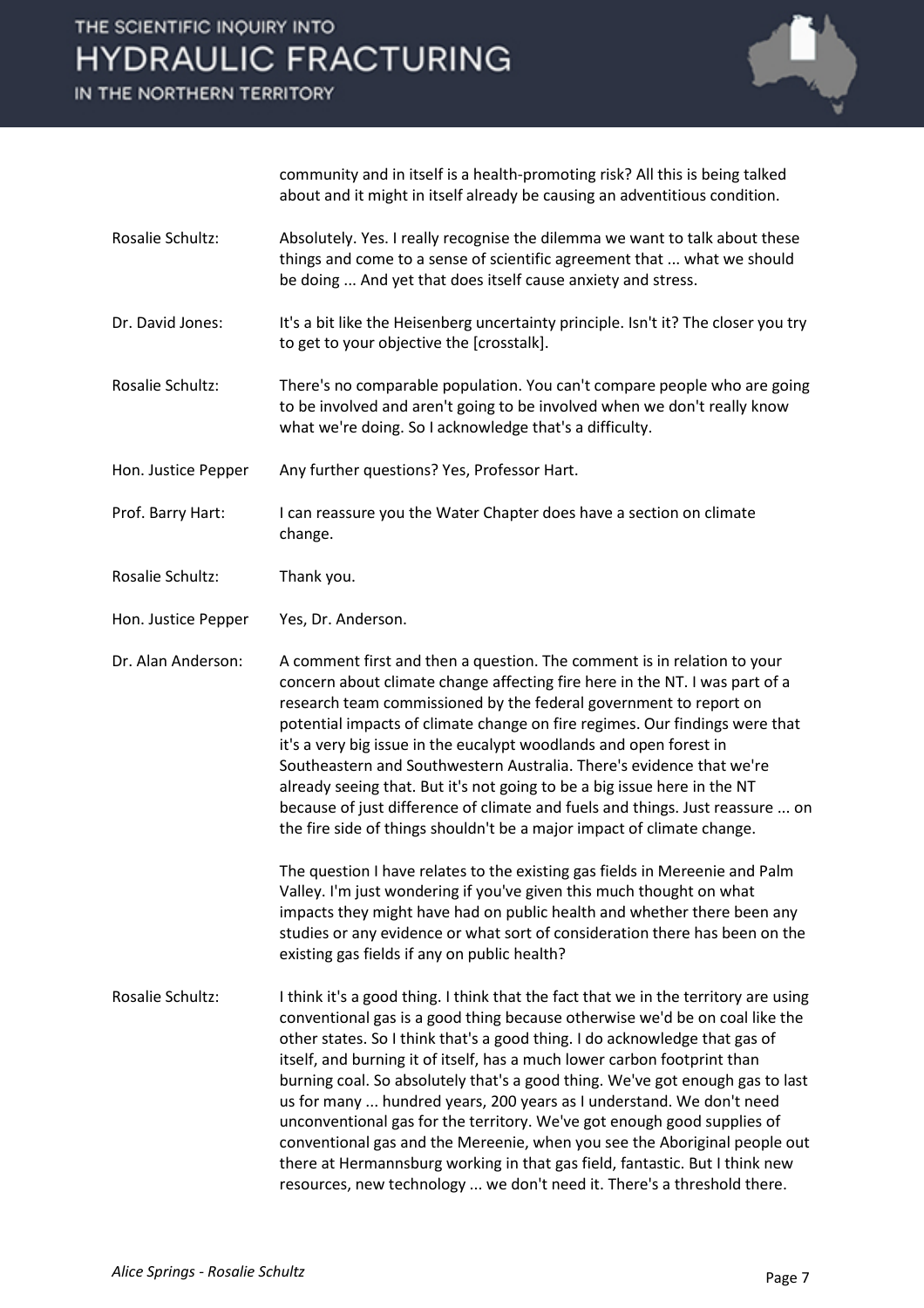# THE SCIENTIFIC INQUIRY INTO **HYDRAULIC FRACTURING**

IN THE NORTHERN TERRITORY



| Hon. Justice Pepper   | A third of Mereenie has been fracked. Does that change your opinion about<br>Mereenie?                                                                                                                                                                                                                                                                                                                                                                                                                                                                                                                                                                                                                                                                                                                                                                                                                                                                                                                                                                                                                                                |
|-----------------------|---------------------------------------------------------------------------------------------------------------------------------------------------------------------------------------------------------------------------------------------------------------------------------------------------------------------------------------------------------------------------------------------------------------------------------------------------------------------------------------------------------------------------------------------------------------------------------------------------------------------------------------------------------------------------------------------------------------------------------------------------------------------------------------------------------------------------------------------------------------------------------------------------------------------------------------------------------------------------------------------------------------------------------------------------------------------------------------------------------------------------------------|
| Rosalie Schultz:      | I believe I also it was fracked using older technology that wasn't using the<br>chemicals. It was just using water as I understand.                                                                                                                                                                                                                                                                                                                                                                                                                                                                                                                                                                                                                                                                                                                                                                                                                                                                                                                                                                                                   |
| Hon. Justice Pepper   | I understand your argument, which is just basically leaving aside what we've<br>got now  Your quite powerful point is: keep the rest of it in the ground.<br>That's the short answer, isn't it?                                                                                                                                                                                                                                                                                                                                                                                                                                                                                                                                                                                                                                                                                                                                                                                                                                                                                                                                       |
| Rosalie Schultz:      | And invest elsewhere. You know there's gas companies who are desperate<br>to go  that could be putting up solar panels. What's South Australia doing?<br>They're going to get 50,000 people solar panels so the companies have got<br>energy expertise, let's just put it where we need it, which is in renewables.<br>I'm not anti-development. I'm not anti-energy. I'm not anti-that. I just feel<br>like fracking is not the way to go. New fossil fuels are not the way to go and<br>all the energy going that way is lost from progressive energy developments.<br>I guess all the research and all that effort we've put into fracking could've<br>been going on to renewable energy.                                                                                                                                                                                                                                                                                                                                                                                                                                          |
| Hon. Justice Pepper   | I understand the submission. Yes, Professor Priestly.                                                                                                                                                                                                                                                                                                                                                                                                                                                                                                                                                                                                                                                                                                                                                                                                                                                                                                                                                                                                                                                                                 |
| Prof. Brian Priestly: | Thank you for pointing out that while greenhouse gas issues were covered in<br>some bit in one of the chapters, it wasn't mentioned as a public health issue<br>in chapter 10, and that will be addressed.                                                                                                                                                                                                                                                                                                                                                                                                                                                                                                                                                                                                                                                                                                                                                                                                                                                                                                                            |
| Rosalie Schultz:      | Thank you.                                                                                                                                                                                                                                                                                                                                                                                                                                                                                                                                                                                                                                                                                                                                                                                                                                                                                                                                                                                                                                                                                                                            |
| Hon. Justice Pepper   | Yes, Dr. Beck.                                                                                                                                                                                                                                                                                                                                                                                                                                                                                                                                                                                                                                                                                                                                                                                                                                                                                                                                                                                                                                                                                                                        |
| Dr. Vaughan Beck:     | Let me just thank you very much for your presentation of material and<br>evidence in relation to greenhouse gases and the implications. I think you've<br>been consistent in that. So I look forward to reading your most recent<br>submission and just to acknowledge that this panel accepts the science of<br>climate change and the need to limit temperate rise for the well-being of<br>the globe.                                                                                                                                                                                                                                                                                                                                                                                                                                                                                                                                                                                                                                                                                                                              |
|                       | We face a bit of a dilemma here because we're focusing on one sector of the<br>energy supply; gas. In one territory, Northern Territory. And that's being<br>considered separately in isolation and in part, in ignorance of what's<br>happening nationally and globally, in terms of energy and climate change<br>policy. So that if we're going to be looking at the implications of this we<br>need to be considering it in a broader context because we can't just look at<br>it in isolation. And that's part of the difficulty that we have. We've been<br>asked to look at effectively isolation and in ignorance of what's happening<br>elsewhere. As you well know, Australia's got its obligations under the Paris<br>Accord as has the rest of the globe and so you're trying to achieve those<br>objectives, as is noted in the report will be a challenging task, for individual<br>nations and the globe collectively. But as we move forward, there are other<br>things happening in the energy and climate policy, which are potentially<br>changing our trajectory. And this one ultimately needs to be seen in that |